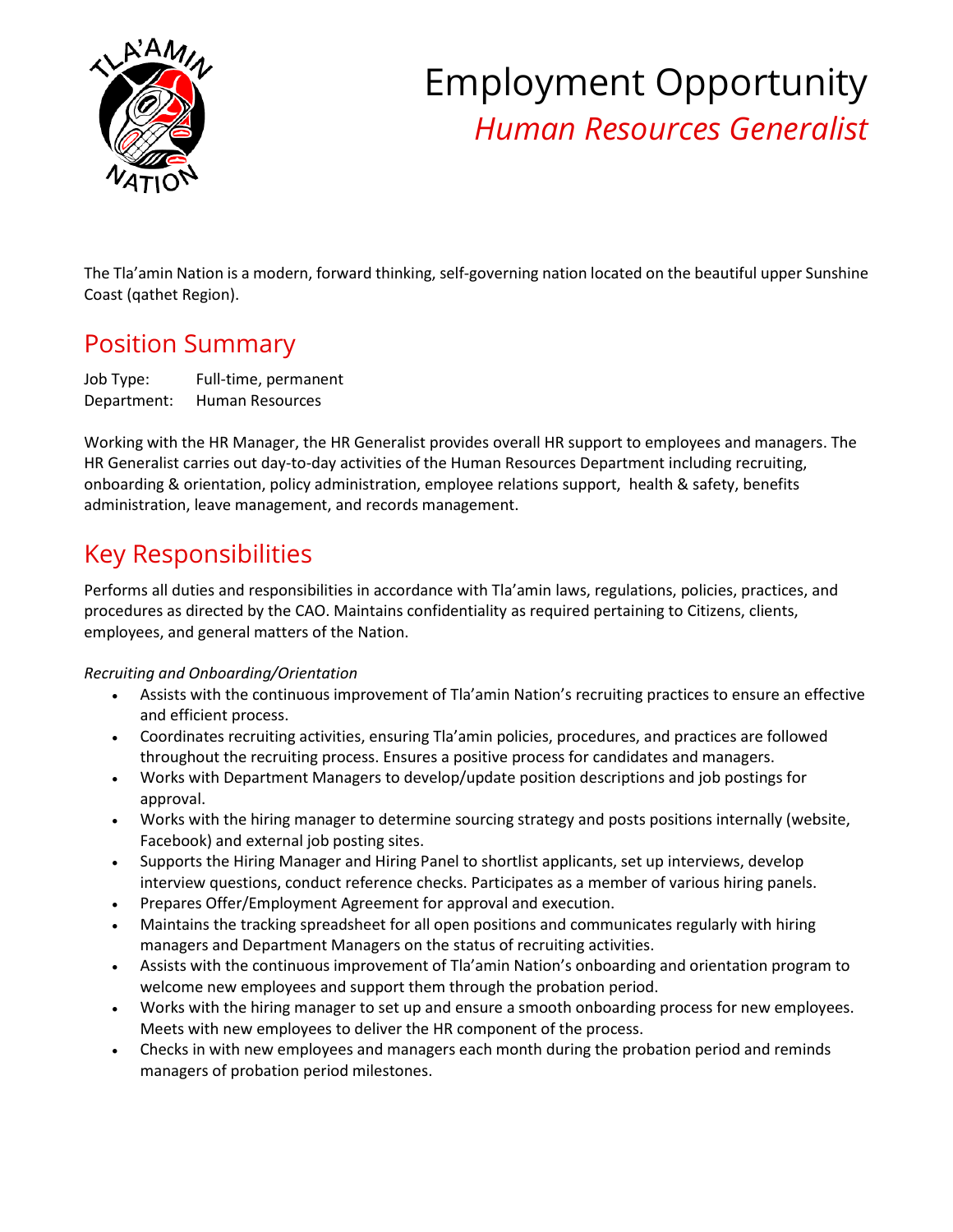#### *Employee Relations*

- Serves as a resource to employees in all aspects of the employment relationship
- Assists employees with policy interpretation, conflict resolution and working relationships, and other employee relations issues.
- Assists with the coordination of team-building and social events.

#### *Management Support*

- Acts as a resource to managers in all aspects of the employment relationship.
- Works with managers to ensure their teams have the tools, training, and support to be successful in their roles and maximize team performance.
- Coaches and supports managers regarding their staff's development/performance, assists with the development of performance improvement plans, and coaches/supports managers through performance conversations.

#### *Administration*

- Handles HR administration, including benefits administration, leave tracking, employee file maintenance, etc.
- Acts as a resource to payroll staff with respect to employment legislation and benefits administration.
- Provides support to the Occupational Health & Safety Committee, including scheduling meetings, setting agendas, and recording meeting minutes.

#### *HR Department*

- Liaises and works cooperatively with the HR team to ensure department goals are achieved.
- Provides backup to essential functions of the HR Manager during a period of vacation or leave.
- Keeps up-to-date with changing employment-related legislation and advances information as required.

*Other related duties as required.*

### **Qualifications**

#### *Training, Education, Experience*

- A Diploma or Degree in Human Resources Management or related field.
- A Chartered Professional in Human Resources (CPHR) designation or CPHR Candidate designation is an asset.
- Minimum 3-5 years of progressive HR experience.
- Experience in full-cycle recruitment.
- Experience developing and delivering new employee onboarding and orientation.

#### *Knowledge, Skills, Abilities*

- Well developed knowledge of HR best practices and programs
- Exceptional interpersonal and coaching skills, with the ability to work with staff at all levels and backgrounds and build trusting relationships. Ability to deal with conflict or difficult situations and work with parties to find appropriate solutions.
- Strong communication skills, both written and verbal.
- Intermediate to Advanced computer skills in MS Office. Experience working with leave management systems and other HR-based technology is an asset.
- Strong organizational skills and the ability to streamline and continuously improve various HR processes.